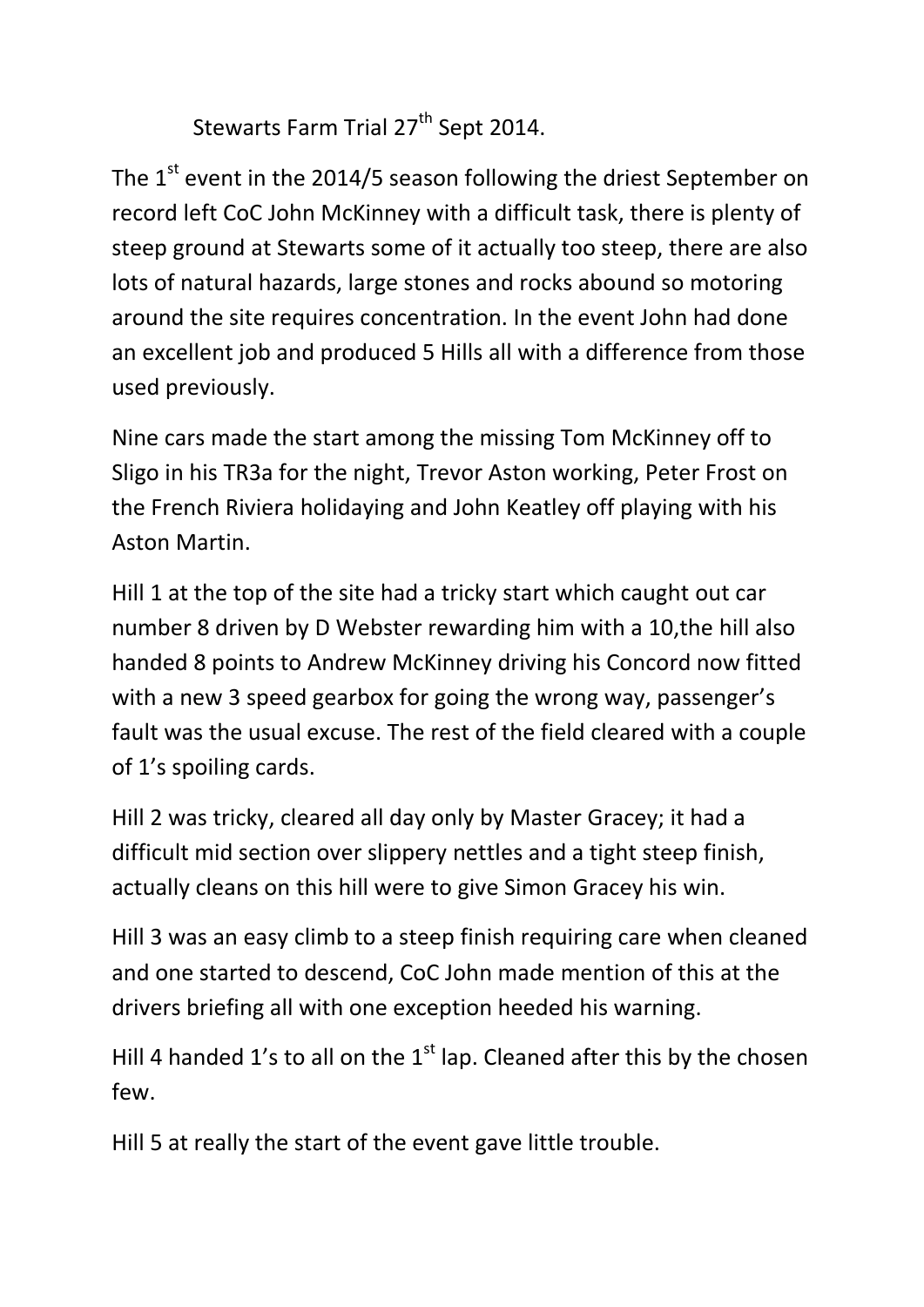And so we all went off, Brian Edgar driving his Crossle at this event, Simon Gracey passengered by his dad trying out his new 'X' McKinney Honda engine in battle for the  $1<sup>st</sup>$  serious event since the Fun day on the previous weekend in which he had come  $1<sup>st</sup>$ . Geoff McKay looking very glamorous in pink! And as already mentioned Andrew testing his new gearbox and David Webster driving the ex Aston Championship winning Concord.

By the end of lap 2 Gracey Jnr was on 1 lost to Mervyn McKinney's 4 with Brian Edgar after a stall on 15 as was Andrew McKinney. In Class B Harry Barr had the lead on 11 with Michael McBratney passengered by his Mrs on 18.Gerard Currid had Class C to himself and was gaining experience.

Adjustments were made after 2 rounds and off we set again,Gracey Jnr cleaned the last 2 laps as did Mervyn McKinney so that was that. We as a Club have a system where the car behind marks the car in front and as Mervyn was behind the Graceys he knew our score but we did not know his which as he was so close was no bad thing.

In Class B Harry Barr did the business passengered by his son in law who was seeing sporting trials for the first time-will he come out again-doubtful. Michael McBratney had a super day,his Sherpa went well no problems and Mrs McB enjoyed her day out,he ended well ahead of Geoff McKay who had a poor event is it the pink paint job or do we blame the passenger.

Results Class A  $1^{st}$  Simon Gracey 1 lost

 2 2<sup>nd</sup> Mervyn McKinney 4 lost

 3 3<sup>rd</sup> Brian Edgar 16 lost

Class B  $1^{st}$  Harry Barr 21 lost